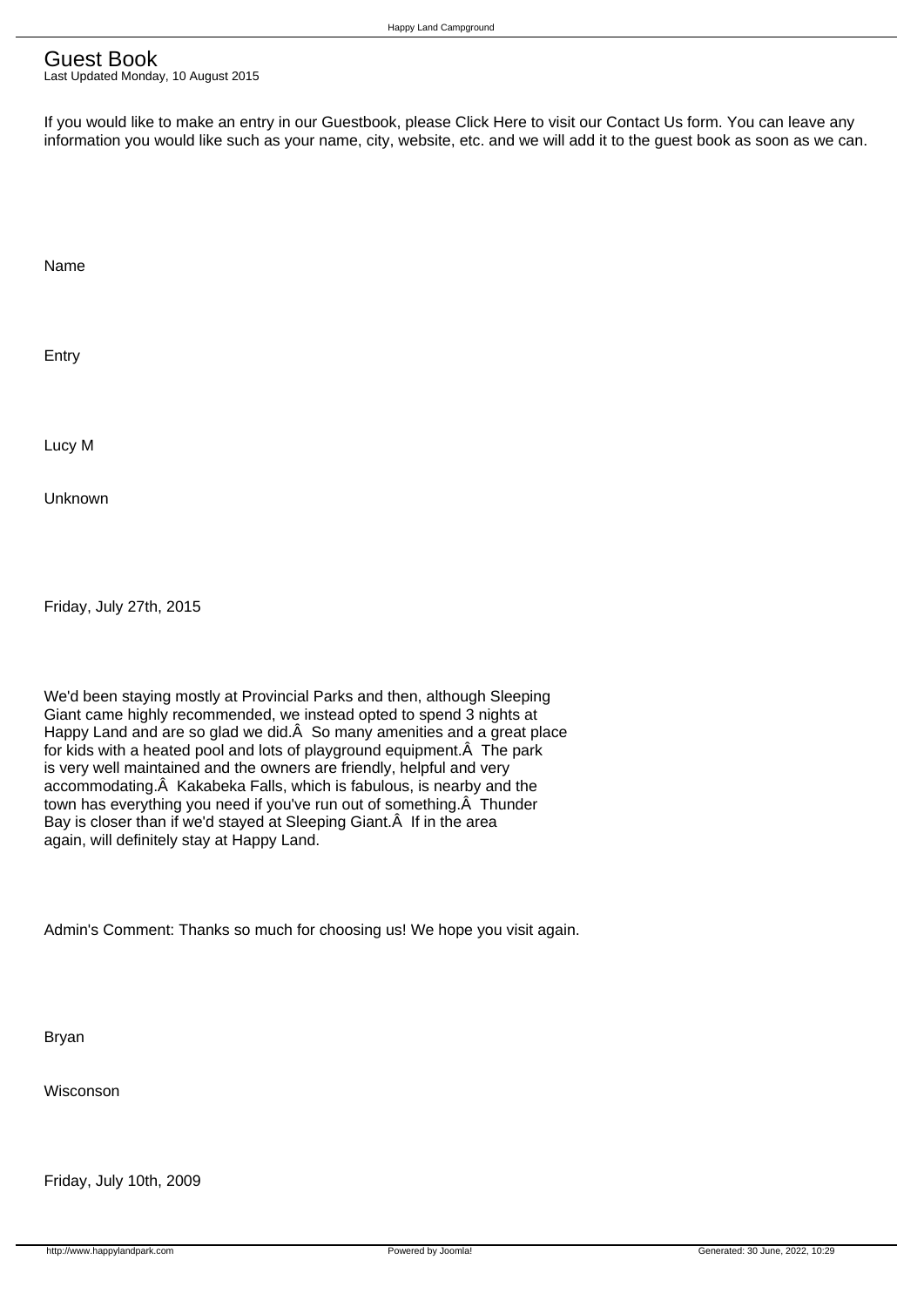We want to thank you so much for providing such special surroundings for us and all our freinds and family, your campground is by far the best in the entire Thunder Bay area. It's kind of a shame but I feel that to advertise might jeopardize the fact that Happy Land is like a good trout creek, the more people you tell the less fish are available, so we'll leave the promotional stuff to you. One important factor when we camp in this area is that it's almost an embarrassment for our visitors to pay huge sums of cash for coming to see us, your policy is fair and because of that and the immaculate condition of the showers, restrooms, campgrounds and pool,we will be repeat customers. Thank You, KUDOS

 Admin's Comment: We look forward to seeing you again, thanks very much for the glowing review. :)

 Nicole Ernewein

 Dryden, ON

 Monday, August 18th, 2008

 Our baseball team had the privledge of staying @ Happyland this past weekend and we were very happy with the hospitality we received. We are already in the process of staying there next year and by the sounds of things, a few more Dryden teams might also.

 The park and all the facilities they have to offer were very clean. It was only a 2 minute drive for something to eat and to the ball diamonds. The pool was the best feature as it was very hot on Saturday and jumping in the Pool was appreciated more than words can say.

 If anyone ever has a chance to enjoy this campground, by all means don't hesitate.

 Admin's Comment: Thanks very much for the comment, we're very glad you enjoyed your stay.

 Jon Hudema

 Calgary, AB